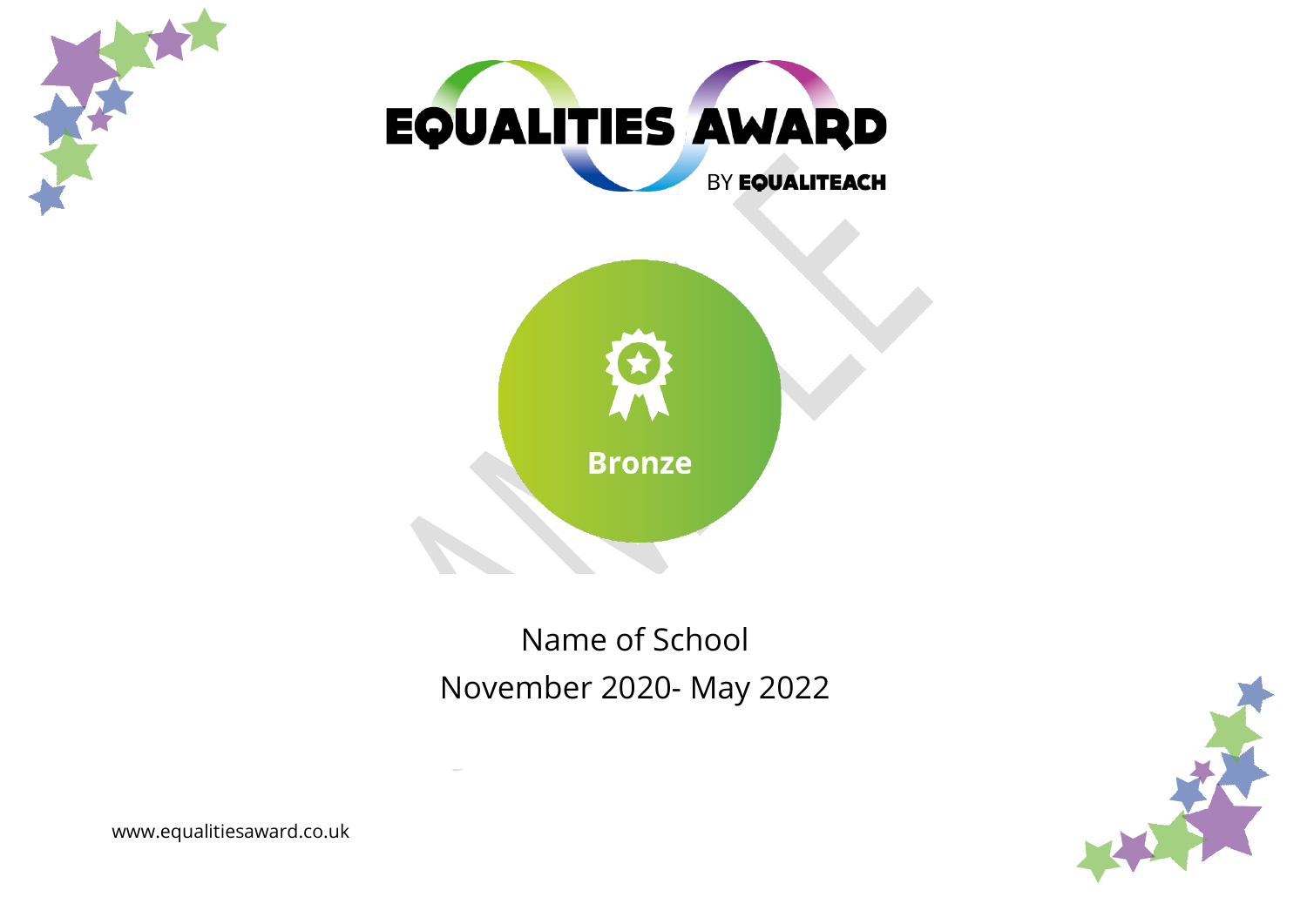

# Showcasing a Commitment to Equality



Behaviour and Welfare



- Leadership and Management
- Personal Development of Pupils



Teaching and Learning

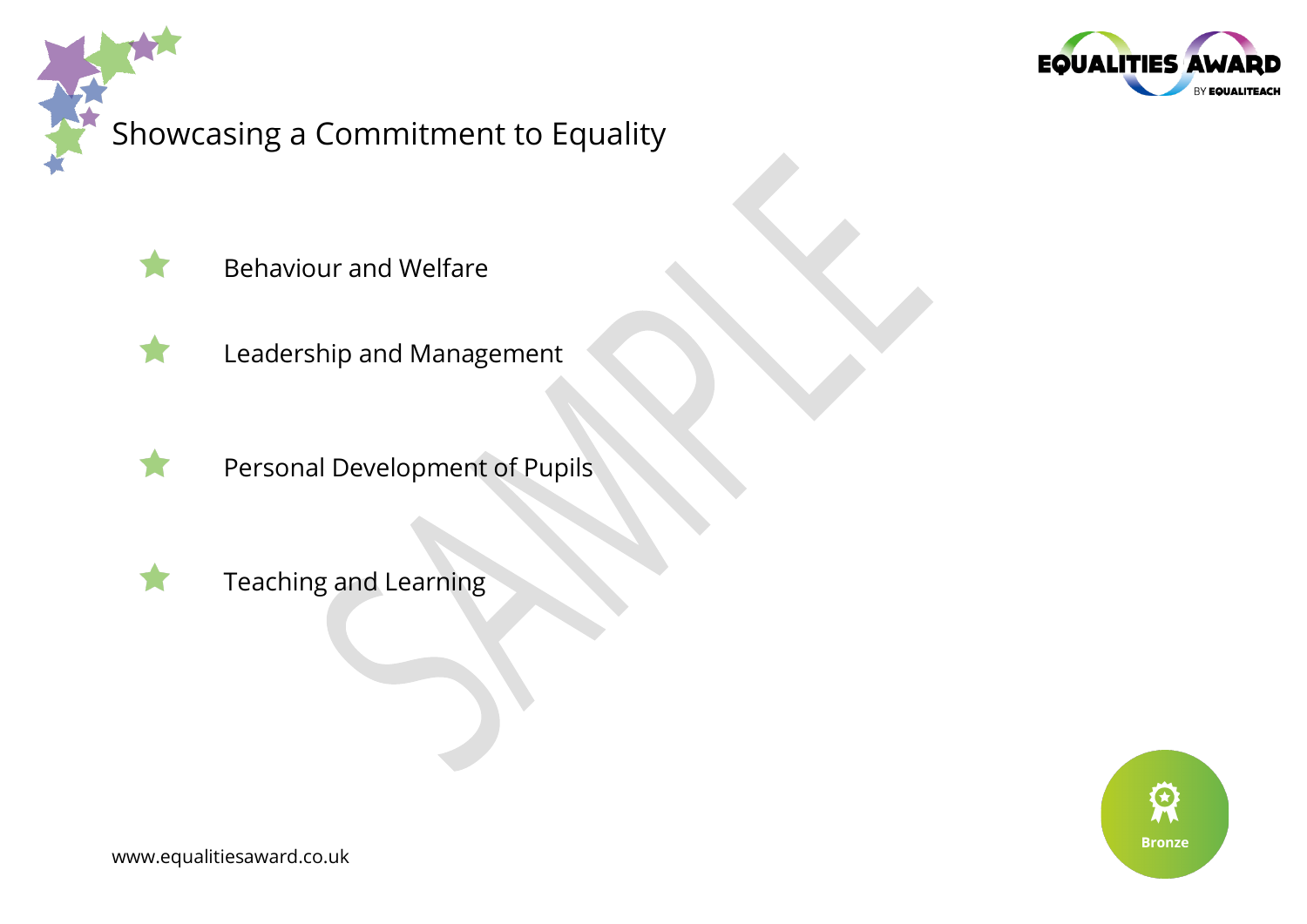



1.1 The school takes steps to ensure that barriers to attendance for pupils from different backgrounds are removed

Evidence description will appear here.

#### **Attached Evidence:**

Attached evidence will appear here.

1.2 Robust safeguarding and child protection arrangements are in place to promote pupils' welfare and safeguard children effectively

Evidence description will appear here.

#### **Attached Evidence:**

Attached evidence will appear here.



www.equalitiesaward.co.uk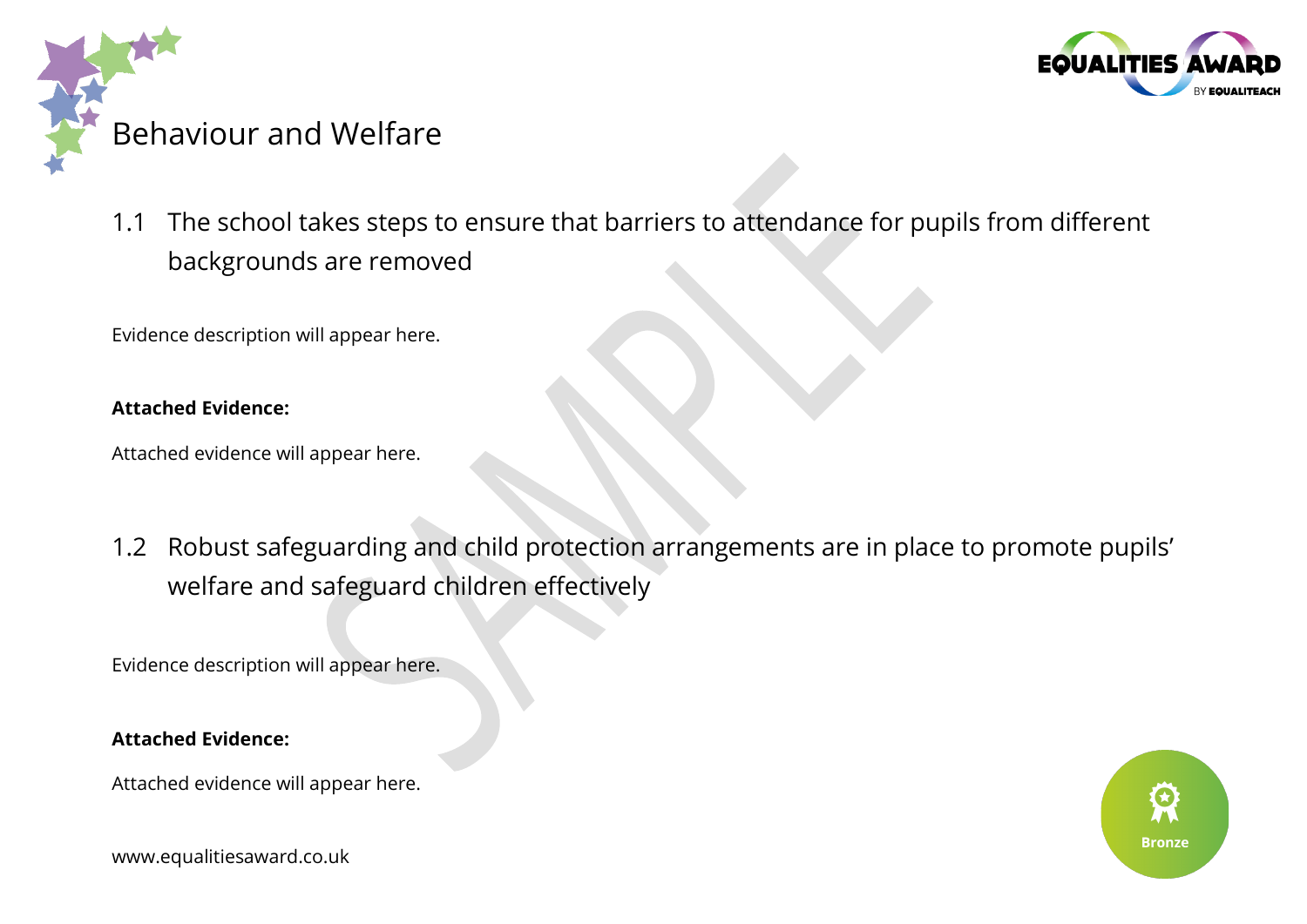

1.3 The school takes steps to ensure that rewards and sanctions are administered without bias.

Evidence description will appear here.

#### **Attached Evidence:**

Attached evidence will appear here.

1.4 Prejudice-related bullying and incidents are dealt with effectively

Evidence description will appear here.

### **Attached Evidence:**

Attached evidence will appear here.

1.5 Parents and carers know how to make a complaint of discrimination, harassment and/or victimisation.

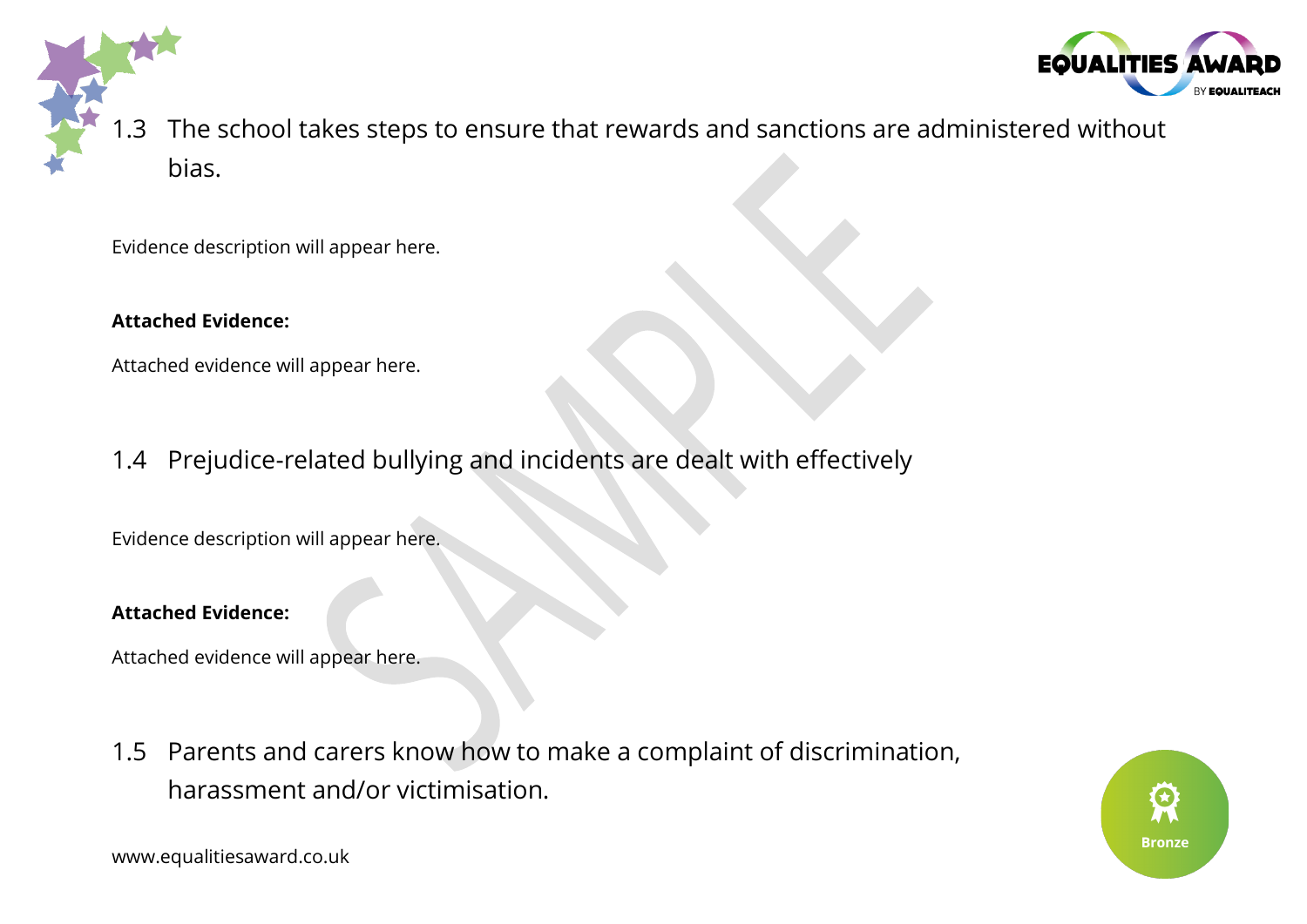



Evidence description will appear here.

### **Attached Evidence:**

Attached evidence will appear here.

## 1.6 Staff members treat each other, pupils and parents/carers with respect

Evidence description will appear here.

### **Attached Evidence:**

Attached evidence will appear here.